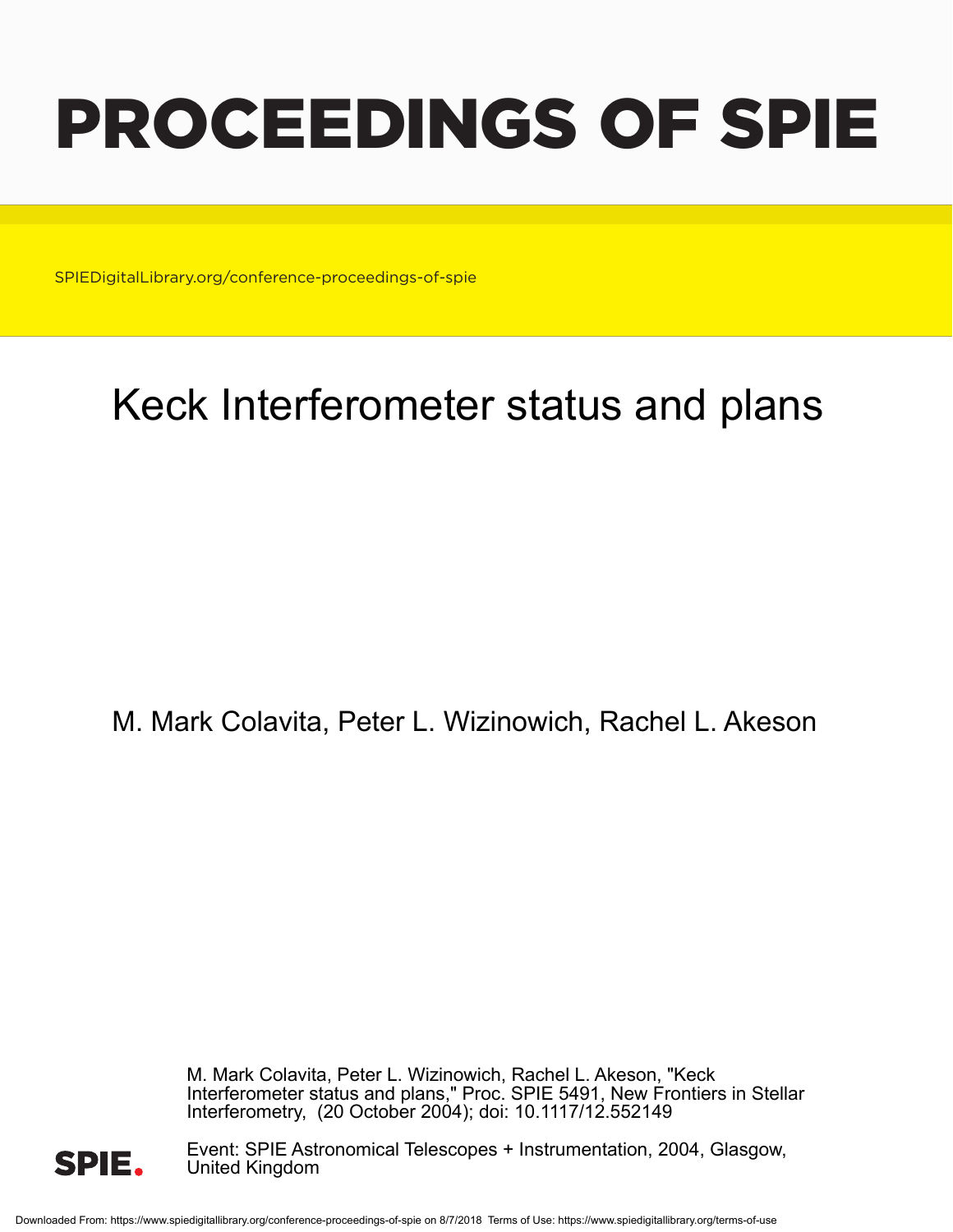## **Keck Interferometer status and plans**

M. Mark Colavita<sup>a</sup>, Peter L. Wizinowich<sup>b</sup>, Rachel L. Akeson<sup>c</sup> <sup>a</sup> Jet Propulsion Laboratory, California Institute of Technology, 4800 Oak Grove Dr., Pasadena, CA 91109 USA <sup>b</sup>W. M. Keck Observatory, 65-1120 Mamalahoa Hwy, Kamuela, HI 96743 USA<br><sup>c</sup>Michelson Science Contar, Celifornia Institute of Technology, 100.22, Besedene, CA, 011 Michelson Science Center, California Institute of Technology, 100-22, Pasadena, CA 91125 USA

#### **ABSTRACT**

Keck Interferometer is a NASA-funded project to combine the two 10 m Keck telescopes for high sensitivity nearinfrared fringe visibility measurements, nulling interferometry at 10 µm to measure the quantity of exozodiacal emission around nearby stars, and differential-phase measurements to detect "hot-Jupiters" by their direct emission. It is being developed by the Jet Propulsion Laboratory, the W. M. Keck Observatory, and the Michelson Science Center. Recent activity has included formal visibility mode commissioning, as well as science observations, and we briefly review some of the significant technical aspects and updates to the system. We have also completed laboratory development of the nuller. The nuller uses two modified Mach-Zehnder input nullers, a Michelson cross combiner, and a 10 µm array camera to produce background-limited null measurements. To provide required temporal stability for the nuller, the system incorporates end-to-end laser metrology with phase referencing from two 2.2  $\mu$ m fringe trackers. The nuller recently completed its pre-ship review and is being installed on the summit. After nuller integration and test, the differential phase mode will be deployed, which will use a 2-5  $\mu$ m fringe detector in combination with a precision path length modulator and a vacuum delay line for dispersion control.

Keywords: interferometers, adaptive optics, nulling, differential phase

#### **1. INTRODUCTION**

The Keck Interferometer (KI) combines the two 10 m Keck telescopes in the following modes:

- *High sensitivity fringe visibility*  $(V^2)$  *measurements*. This mode combines the adaptive-optics (AO) corrected beams from the two Kecks for measurement of fringe amplitude in the near-infrared.
- *Infrared nulling at 10*  $\mu$ *m*. Using a nulling beam combiner to suppress on-axis light, this mode will be used to measure the quantity of zodiacal dust around nearby stars for studies of planetary formation and for source selection for the Terrestrial Planet Finder mission.
- *Differential-phase interferometry*. Using a precision fringe detector and simultaneous multi-color observations of fringe position in the near infrared, this mode will be used to detect the fringe shift caused by hot companions to nearby stars.

The fringe visibility mode has recently completed its Operations Readiness Review, while the nuller has just completed its pre-ship review and summit delivery. We will discuss these in more detail, below, along with updates on differential phase development and the status of the various subsystems. More detail on the system architecture and previous activity is found in [3] and references therein.

### 2.  $V^2$  MODE

#### **2.1. Science & operations**

Shared-risk science observations in visibility mode with the Keck Interferometer began in June 2002. Shared-risk observers included 4 external teams, selected through a NASA Research Announcement; members of the internal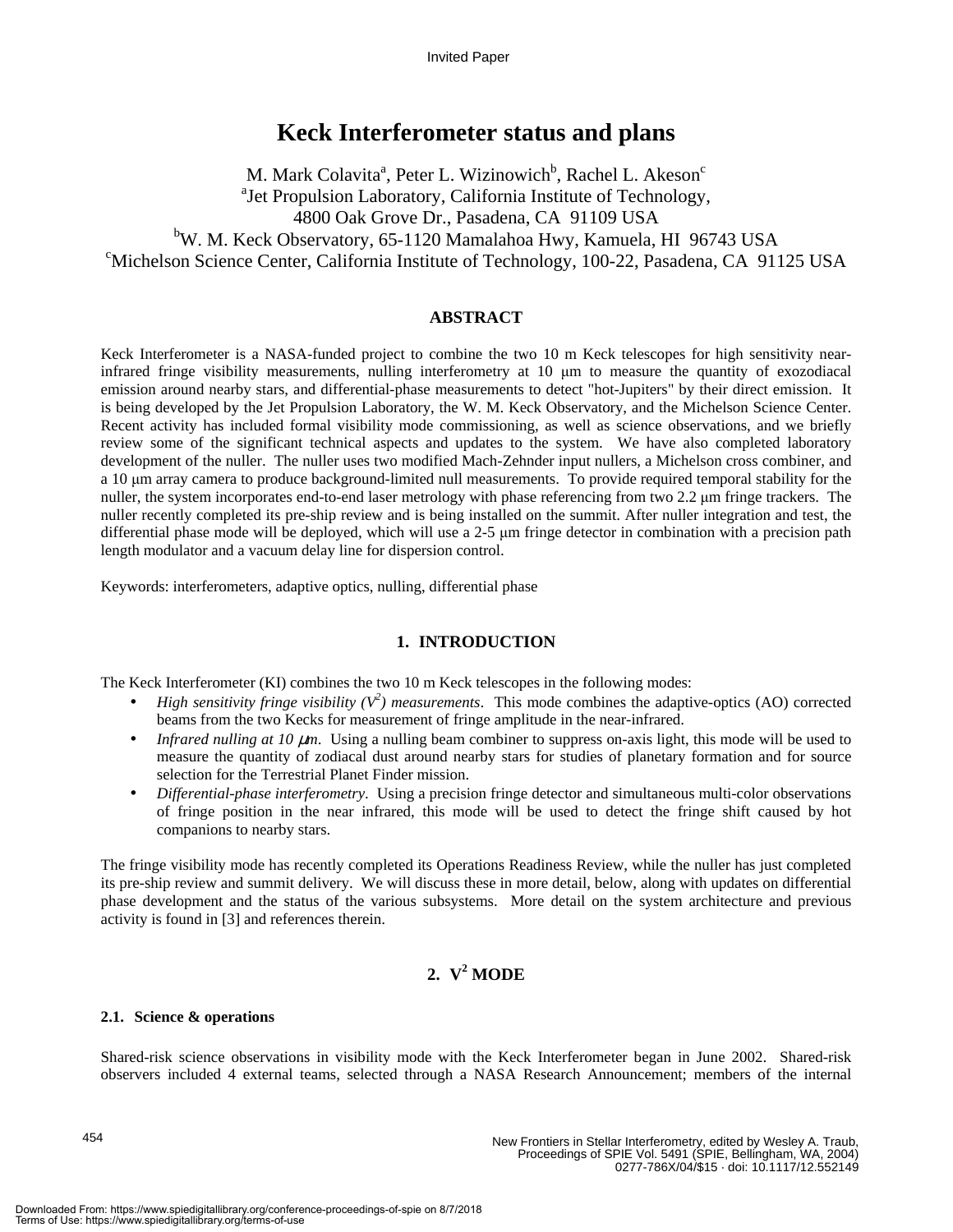development team; and TAC-selected observers within the CARA community. Astronomical sources observed have included young stellar objects: T Tauri stars, Herbig Ae/Be stars, and binaries; Wolf-Rayet stars; main sequence stars and binaries; and active galactic nuclei. See [1] for more detail on Keck Interferometer science.

To date, the shared-risk observations have resulted in two refereed science papers: on observations of the young stellar object DG Tau [2], and the galaxy NGC4151 [11] (see also [1], [10] at this conference); the NGC4151 observation was the first extra-galactic measurement with an optical/IR interferometer.

With the completion of an Operations Readiness Review in April 2004, the interferometer will be made available formally through the normal CARA-community TAC process.

The  $V^2$  Operations Readiness Review (ORR) marked the formal transition to operations for this mode. Similar reviews will be held for the nulling and differential phase modes after their development and validation is complete. However, completion of the  $V^2$  mode is an important milestone, as it validates a level of instrument performance and operational infrastructure which will be built upon by future modes. Details of the ORR are described elsewhere at this meeting [14]: the highest-level requirements for the review addressed  $V^2$  accuracy at a certain magnitude (5% at K=9); interferometer and facility uptime (90% and 80%); and the operational infrastructure to conduct  $V^2$  observations.

#### **2.2. Instrument performance**

#### **Accuracy**

A requirement for the ORR was to demonstrate  $V^2$  accuracy, not just precision. We chose to approach this by observing binary stars for which good orbits had been determined from Palomar Testbed Interferometer data and radial-velocity measurements. The stars were then attenuated appropriately for the three KI operations bands: K (for fringe tracking), J (for angle tracking), and R (for adaptive optics). Neutral-density filters (rather than irises) were used to properly maintain the spatial properties of the wavefront. An example is shown in Fig.1, and more detail is provided in [14].





The upper left panel shows target and calibrator observations: the square symbols are the mean calibrations for the science observations. The lower left panel shows the calibrated data, at one point per scan, along with the prediction. For this set, the mean deviation of the data from the model was 0.027, with a formal uncertainty of 0.012.

#### **Uptime and scans per hour**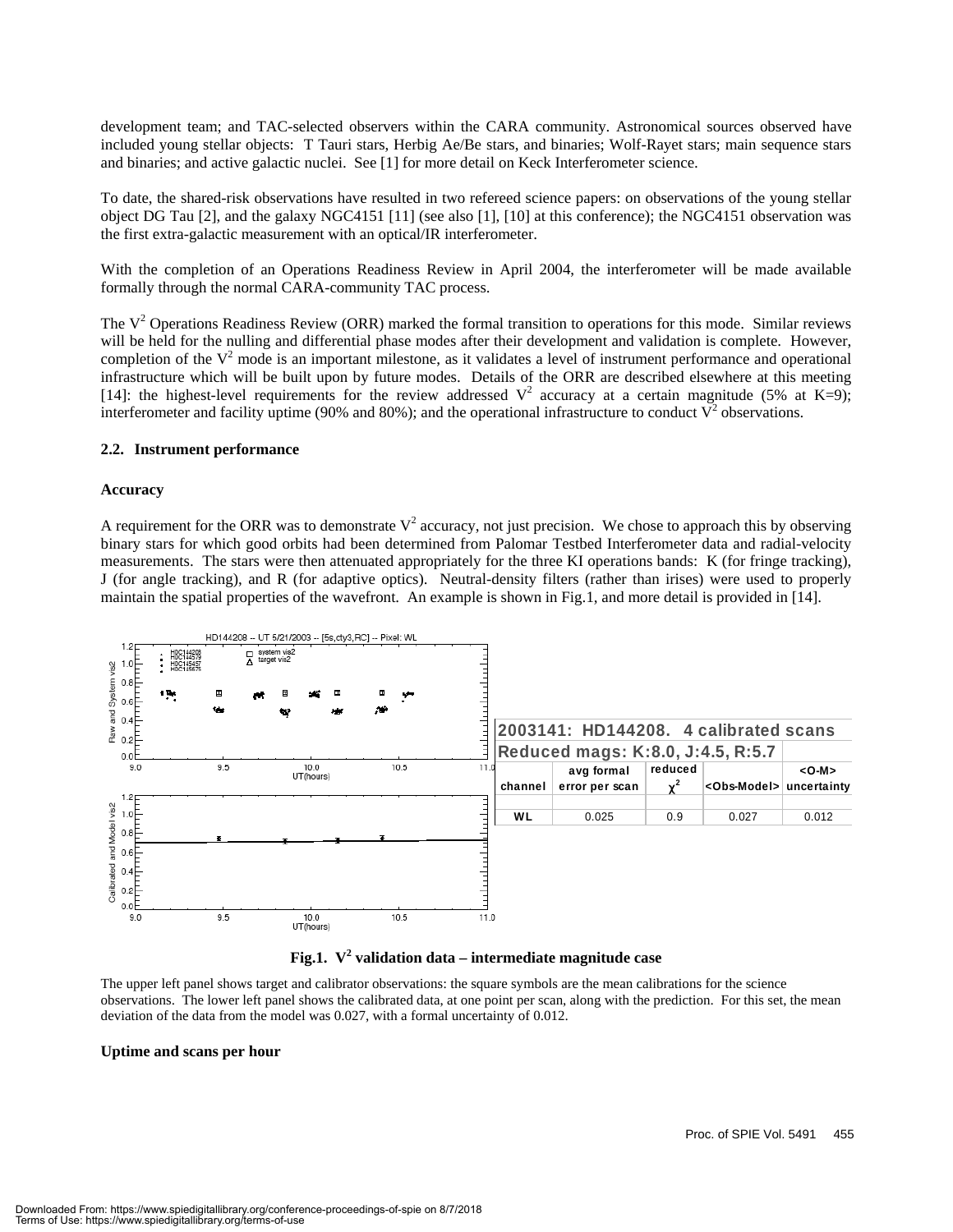System uptime was tracked carefully, both to verify compliance with ORR requirements, as well as to aid in addressing problems and improving overall performance. The system uptime met or exceeded requirements over the interval preceding the ORR (Fig. 2). Scans per hour was also tracked carefully; results are also presented in Fig. 2, which shows an average rate over all usable time of greater than 4 scans per hour (each scan is 125 sec of fringe data and associated detector calibrations), with peak rates of better than 6 scans per hour.



**Fig. 2. Uptime and scans per hour performance** 

#### **Sequencing**

KI uses post-combination single-mode fibers to feed the fringe tracker. While simultaneous flux measurements of the individual arms are not available, knowledge of the average flux ratio over the measurement interval can be used to correct the average visibility for reductions attributable to unbalanced intensities [9]. However, analysis of KI data indicates that the coupled intensity includes a 1/f component down to frequencies less than 0.1 Hz. This low-frequency energy is such that the intensity ratio determined from an end-of-scan measurement of the fluxes of the individual apertures may differ from the actual ratio during the integration time. Thus, we interleave a series of short singleaperture flux measurements throughout the integration time, and compute the flux ratio for the scan from the ratio of the average single-aperture fluxes. In the presence of low frequency fluctuations, modeling indicates that such an approach yields a greatly-improved estimate, both with respect to systematic bias  $\ll$  = 1%) as well as statistical noise (approx. 2 $\times$ quieter). We typically interleave 5 sec measurements on each aperture every 25 sec.

Another observation from operational experience is that the fiber coupling, despite stable alignment and inclusion of an atmospheric dispersion compensator in the angle tracker, can still be improved by on-star optimization of the flux. Thus, each scan typically includes a fiber-coupling optimization step. For this, we use a raster mirror in the fringe tracker feed optics to scan the star's image across the fiber tip, and then offset the angle tracker to provide a new pointing offset.

#### **Phase and amplitude stability**

With respect to phase stability, we generally achieve our requirement of  $\langle 70 \text{ nm} \rangle$  rms vibration in any 4-ms window, corresponding to a 4%  $V^2$  reduction (largely calibratable). We compute this metric, which we have been tracking over the past two years, using a filter function applied to the power spectrum of the fringe-tracker residual, after subtracting the seeing component. We achieve this level of performance through the use of end-to-end laser metrology feedback to the fast delay line, which controls the end-to-end path from the fringe tracker to the dual-star module, as well as with feedforward of telescope piston. However, for typical frame times the metrology provides the largest improvement.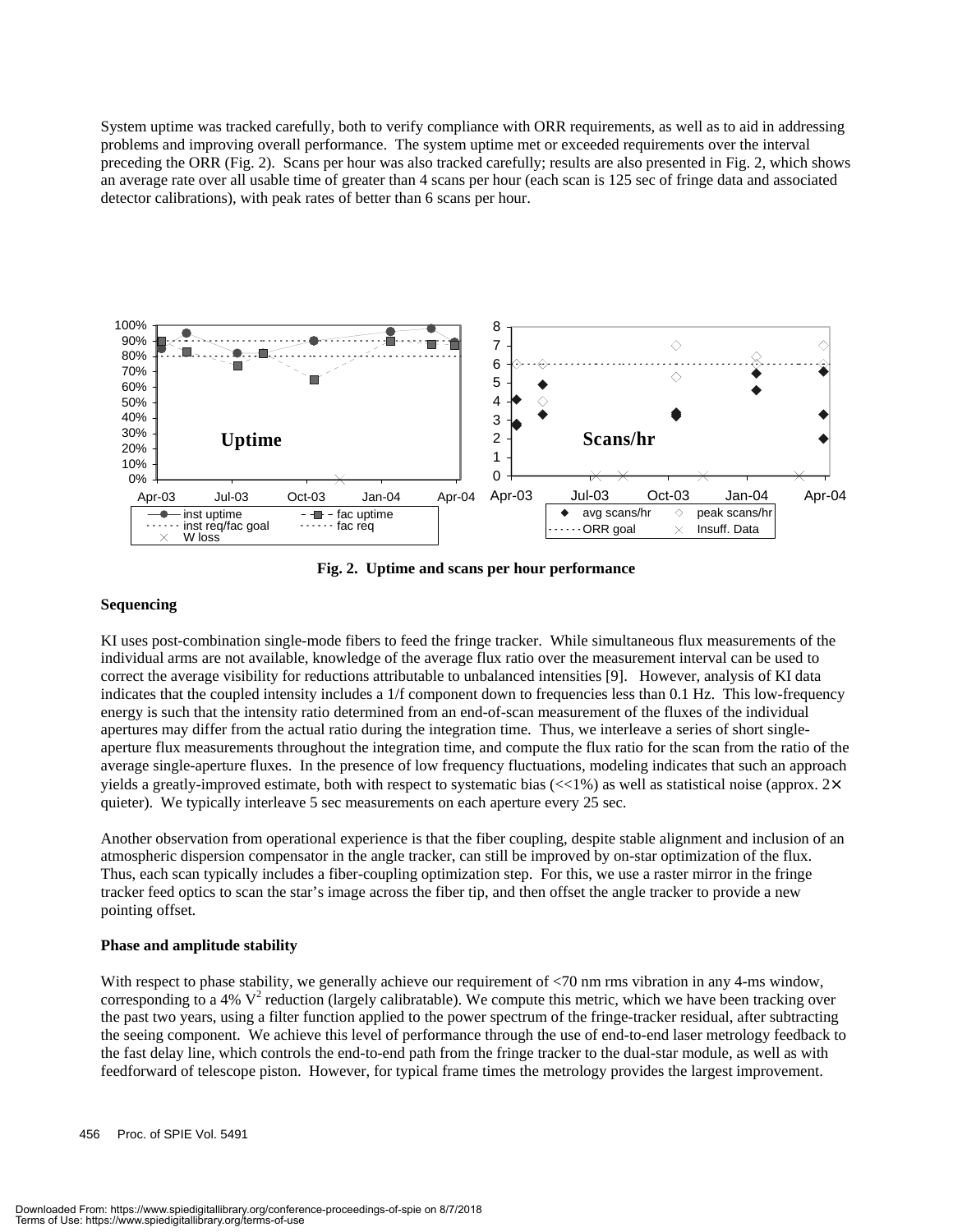There have also been improvements in a number of other areas, including passive (e.g. AO bench stiffening) and active measures (e.g. delay line servo improvements), discussed under the specific subsystems, below.

With respect to amplitude stability, we have also made improvements in several areas, both passive (seeing) improvements) and active (HHC controller in the angle tracker), as discussed below. These are in addition to the changes to the observational scenario described above.

The current instrument phase and amplitude stability performance meets our requirements for  $V^2$  mode and our current error-budget allocations for nulling and differential phase modes, which observe relatively bright sources. However, the current performance is not at fundamental limits, and we have identified areas where further investigation is warranted, or specific improvements could be implemented. The stability performance will be reexamined after we have on-sky data to validate the nuller and differential-phase error budgets.

#### **3. SUBSYSTEM UPDATES**

Continued development of the interferometer has proceeded since the last update [3]; some highlights are given below.

#### **Adaptive optics**

A number of general operational and performance improvements have been made to the Keck I and II AO systems, as discussed in [15]. These include: conversion of the AO enclosures into clean rooms, placing the AO electronics on UPS, upgrades of the AO host computers, a port of the wavefront controller command processor from Solaris/SPARC to EPICS/PowerPC, implementation of a new operator's user interface, recoating and realignment of the Keck I and II image rotators, and implementation of higher resolution and larger range field steering mirrors. AO characterization and optimization efforts [4] have included studies of wavefront sensor spot size, optimal focusing of the wavefront sensor camera, system interaction matrices, tip/tilt residuals, control loop parameters, centroid origins and how they are affected by SNR, centroid gains and how they are affected by spot size, subaperture selection, reconstruction matrix, CCD noise, flat fielding, etc. Performance improvements have been demonstrated with the implementation of optimized calibration routines, a better system matrix and tip/tilt and deformable mirror gains, smarter reconstruction matrices (Bayesian), a fix to the interaction matrix generation code, CCD flat-fielding, centroid origin scaling for extended objects or bad seeing, etc. In particular, the new reconstruction matrices have been responsible for a 10% Strehl increase. More detail is available in [15].

Interferometer-specific modifications to the AO systems on K1 and K2 include the implementation of chopping with the AO tip/tilt mirror to support the nuller mode. Mechanical modifications were also made to the mounting of the dichroic that extracts light from the collimated space after the deformable mirror and directs it to the interferometer beam train. This mount is not monitored by the internal metrology, and changes were made to its motion-control stage to provide a stiffer insertion position (the optic is removed from the beam for other uses of the AO system).

#### **Dual-star module**

The dual-star modules (DSMs) have seen only minor changes from last time. Most of the changes in support of  $V^2$ mode have addressed improved remote controls for alignment. In addition, the DSMs are now in the AO clean rooms, discussed above, which helps maintain optical quality.

Larger DSM changes will occur for the nulling mode, as the DSM will provide the pupil splitting as required for the nuller implementation. In this mode, the left and right halves of the Keck pupil will be directed down the primary and secondary coude trains toward the basement. These changes will be implemented with motion-control stages to allow reverting the configuration to the  $V^2$  mode. Additional DSM changes will include the incorporation of virtual cold aperture stops for nuller mode for reduced background, as well as a reconfiguration of the metrology pickoff: the approach used for  $V^2$ , which extracts the metrology through a hole in a mirror in the shadow the telescope secondary, will be replaced by one which uses a visible-transmissive dichroic to avoid any beam obscuration with the split pupils.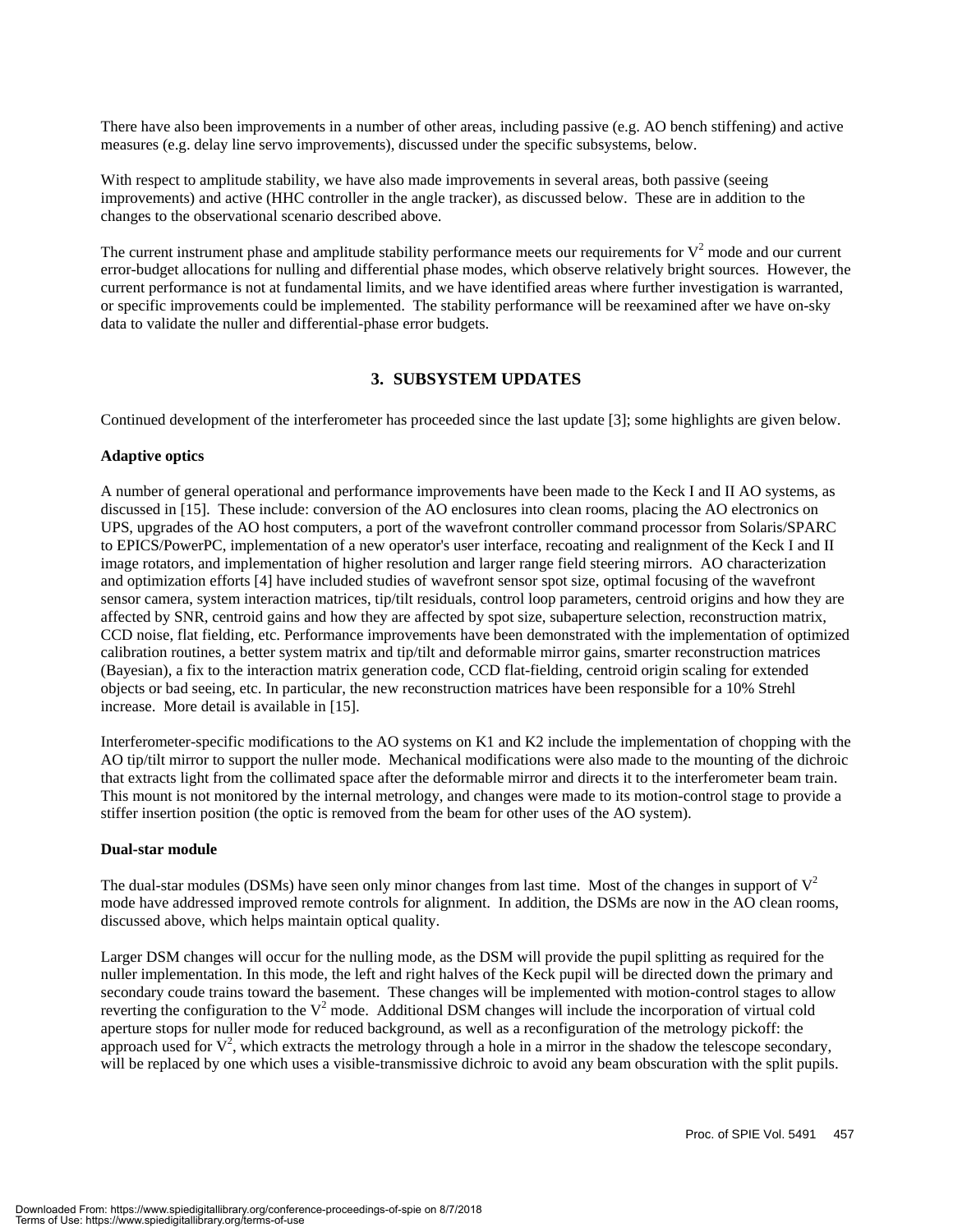#### **Coude train**

The primary beam from each telescope, as is used for  $V^2$ , follows a nominally passive coude path, with the final downward fold along the azimuth axis. However, for the secondary beam, the coude path must be active to maintain a fixed pupil and beam direction at the base of the telescope (alternatively, the primary and secondary beams could be arranged adjacent to each other and steered passively along the azimuth axis; however large coude optics would be required, and also a large rotator at the base of the telescope to correct for the pupil rotation). The secondary coude system is implemented using off-axis tracking mirrors at the M6S (top of azimuth axis) and M7S (base of telescope) locations: M6S tracks azimuth, steering the pupil onto M7S; M7S then steers to maintain a fixed output direction, parallel to the primary beam. Control of this secondary system is implemented using EPICS, and has been tested in support of nuller operations. Thus, at the output of the coude train, there are two parallel beams, which then share common transport optics through the long delay lines before being split to feed the fast delay lines.

#### **Long delay lines & auto-alignment**

Since last time, the Long Delay Lines (LDLs) have had their motion control systems installed, allowing remote reconfiguration, and in particular, multiple reconfigurations during a night, which greatly increases the available sky coverage. The motion control system includes tractor motors, cable tensioners, alignment actuators, and the associated drivers and control system. As the long delay lines are implemented with flat mirrors to minimize reflections, the angle of the mirrors must be trimmed after completing a move. To automate this process, an auto-alignment system is used. The sensor for the system is a back-end visible-wavelength camera that views pop-up LED targets along the beam train. For simplicity, the back-end camera is fixed focus (rather than a formal alignment telescope), and is supported by centroiding software that can accommodate a defocused image.

A realignment of the beam train restores both the transverse pupil location and the beam direction. The current alignment procedure after an LDL move restores target centroid values to their pre-move values by moving the preceding optic in the beam train (after a coarse positioning based on a lookup table). Fine-tuning of the angular alignment - the more critical of the two alignments, given the 0.6" FOV (on the sky) of the angle tracker – uses the image of the AO stimulus on the angle tracker itself. More detail on the auto-alignment system and its testing is given in [5].

#### **Fast delay lines**

The Fast Delay Lines (FDLs) have not changed so much as multiplied. While  $V^2$  mode requires just two FDLs, full-up nulling mode requires eight. Four FDLs are currently in place on the summit, while the remaining four are at JPL, and will ship out in support of the nuller. The only notable changes have occurred in the control algorithm, which has had minor upgrades for improved tracking and error rejection. The FDLs have been formally handed over to CARA for all maintenance and future development.

#### **Fringe tracker**

The internal optics for the fringe tracker [13] have been updated to add an additional set of direct-view prisms, to enable all four dewar inputs, and to provide improved encircled energy. In addition, the internal alignment PZTs have been enabled: as the dewar input is via single-mode fiber feedthroughs through the dewar wall, the PZTs allow fine tuning of the images onto the array such that they fall on a single pixel (white-light side) or a single line (spectrometer side). Alignment along the dispersion direction is achieved using the second spectrometer PZT and a narrow-band filter in the stimulus white-light path which provides a reference wavelength.

The fringe tracker routinely operates with a 5-ms frame time, and with addition of the second prism set, the fringe tracker provide H-band capability in addition to its K-band capability. The fringe tracker implements a phase delay / group delay controller for high-band width fringe tracking / low-bandwidth fringe centering. Some improvements were made to the synchronization of the fringe-tracker readout with respect to the delay-line OPD modulation, which resulted in a reduction in visibility systematic errors. In addition, a low-frequency target dither was added to the group delay

458 Proc. of SPIE Vol. 5491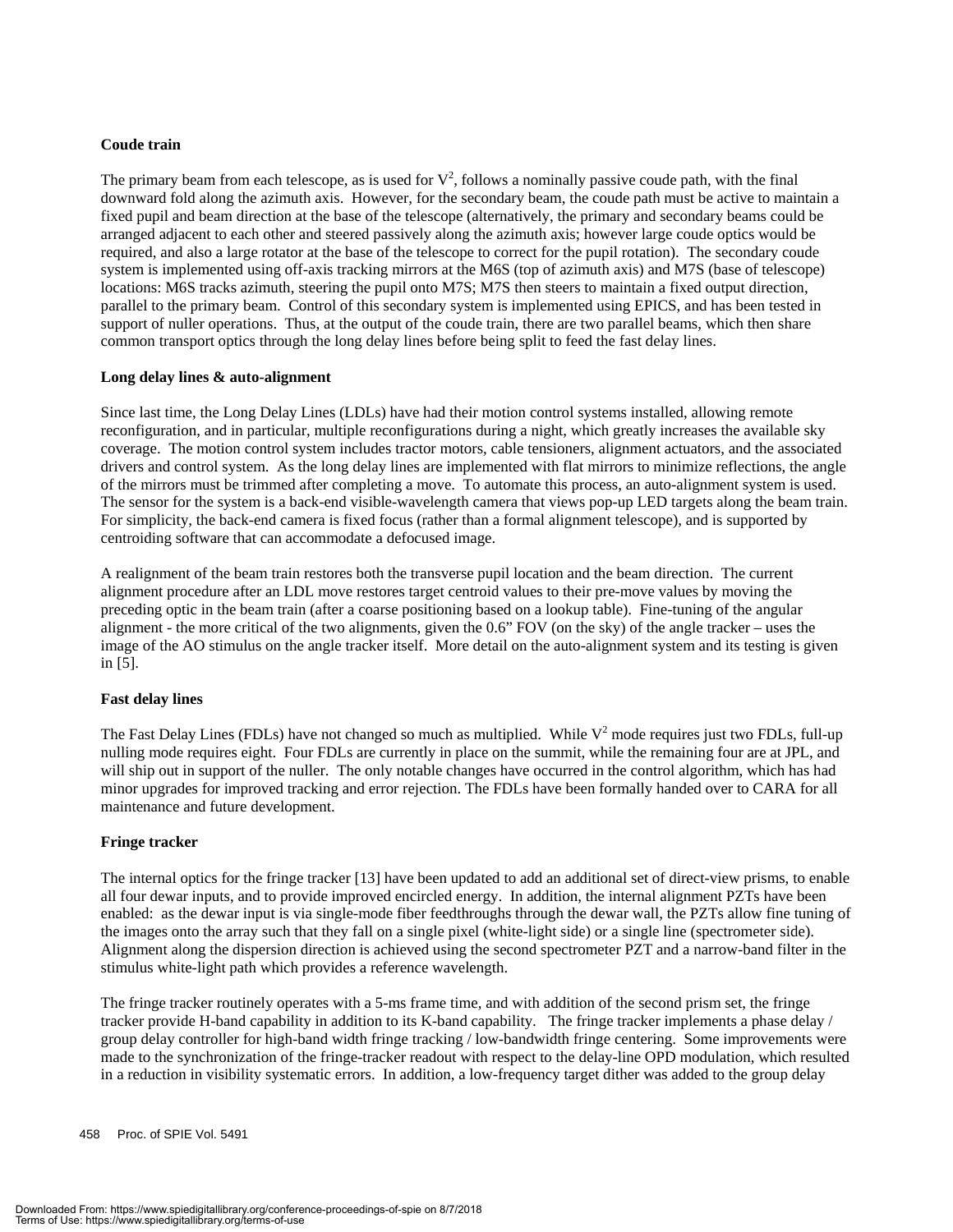loop, such that the fringe track point is (approximately) uniformly distributed over  $2\pi$ . For the case of simple modulation-amplitude mismatches, this changes the dependence of the systematic error in visibility on relative mismatch from a linear phase-dependent bias to an approximately phase-independent quadratic bias, further improving the data quality. Finally, a minor change was made to the clock pattern, which results in greatly reduced settling time to a stable calibration after initiation of array clocking.

As discussed above, the fringe-tracker fore optics now includes a raster mirror which is used for optimizing the coupled flux. Also, the second fringe-tracker foreoptics table was installed, as required for use with the nuller. This foreoptics table feeds the remaining two (of four) fiber inputs into the camera dewar. New clock patterns to read out the four regions of interest on the array were written and tested.

#### **Angle tracker**

The angle tracker routinely operates at 50 Hz and J band. Other rates (100 Hz, 20 Hz (and slower)) are provided, and H band is also supported (although with reduced throughput, as most of the H band is reserved for the fringe tracker with the current dichroic set). To allow J-band operation at high zenith angles (the J-K angular dispersion is approximately two K-band diffraction spots at a zenith angle of 45 degrees), a differential atmospheric dispersion compensator has been incorporated. It is implemented with a pair of Risley prisms in the nearly-collimated common input to the angletracker camera, so that it corrects both input beams.

We have also modified the angle-tracker control algorithm to suppress a narrow-band disturbance originating on one of the telescope secondaries that was causing fluctuations in the fringe-tracker intensity. While observable on our angle tracker at a 100 Hz sampling rate, the high frequency precluded standard servo suppression. However, because of the narrow-band nature of the disturbance, synchronous detection of the disturbance at the output of the angle tracker was implemented to tune an oscillator that is summed with ordinary tip-tilt mirror commands to cancel the vibration. The approach is very similar to the HHC ("higher harmonic control") approach. An interesting feature is that it can be used for disturbances above the Nyquist frequency (with appropriate gain, and sign of gain, changes), and we implement it for 29 Hz suppression even at our 50-Hz sample rate.

#### **Real-time control system and MSC tools**

The real-time control system, both RTC-Toolkit- and EPICS-based, orchestrates most of the functional updates described above in the context of specific subsystems. In addition, the interferometer sequencer has been significantly updated since last time, with a new infrastructure and additional functionality to support the current observational scenario; more detail on the interferometer sequencer is available in [7]. An EPICS-based telescope sequencer been also been added since last time, which in coordination with the interferometer sequencer, controls telescope slewing and AO-system acquisition. New GUIs are also available for the RTC-Toolkit systems that can be easily built or updated by the operator.

The Michelson Science Center (MSC) tools [6] have also been updated: notable is a near real-time version the  $V^2$ processing software. This software runs during observations, providing rapid feedback on instrument performance (total intensity, intensity balance, tracking jitter, etc.), as well quick-looks at the measured visibility.

#### **Facility improvements**

For the facility, the dewar auto-fill system has been completed for the fringe and angle tracker cameras, and extended to support the LN2 fills required for the nulling and differential phase modes. Various air conditioners have been vibration isolated, which allows them to be run during the night (rather than being replaced by fans) without observable vibration in the interferometer. Also, a number of seeing improvements were made in the basement, including an air-flow survey leading to the reduction of some air leaks; insulation of the coude pipes from the basement to the telescope crypt, and insulation of the crypts themselves.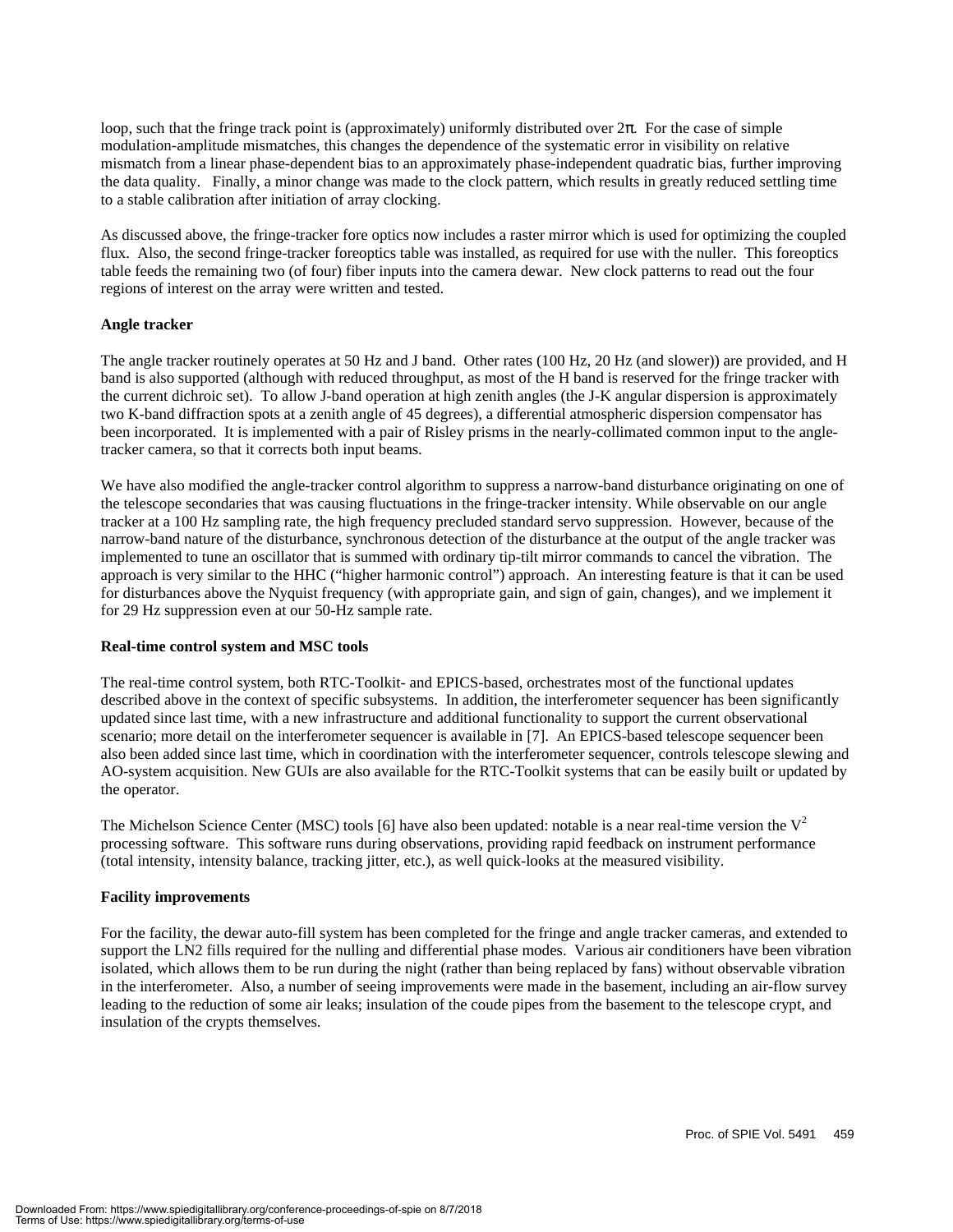#### **4. UPCOMING MODES**

#### **4.1. Nuller**

The nuller completed its pre-ship review on June 9, 2004, in preparation for summit delivery and summit integration and test; more details are available in [8]. The nuller uses a two-step approach to conduct its measurements: as shown in Fig. 3a, two modified Mach-Zehnder nullers null the light from the left and right halves of the two telescopes, resp., to suppress the central star. These nulled outputs are then directed into a cross combiner, which is a conventional Michelson combiner, and the combined light detected by a 10-µm array camera using a 4-bin algorithm. Fig. 3b shows a bit more detail of the system architecture as will be implemented on the summit. The key additional feature indicated in the figure is the use of the 2.2 µm fringe trackers for high speed path-length stabilization.

For final laboratory integration and test, a fairly complete test setup was assembled in the lab at JPL, including the nuller breadboard (two modified Mach-Zehnder nullers + cross combiner); a stimulus breadboard (containing whitelight, and infrared- and visible-laser sources); the infrared camera; a switchyard for separating K and N band light, including retro-flats; two 2.2 µm fringe trackers; 8 delay lines (4 active and 4 (temporary) passive); internal metrology; and the real-time control system for automated nuller and cross combiner fringe acquisition and tracking. The laboratory configuration is shown in Fig. 4.

In stand-alone configuration (retro-flats on the nuller breadboard itself; no metrology), the nuller has achieved shortterm white-light nulls of better than 10,000:1. In the end-to-end configuration described above, the nuller achieves stabilized nulls over several minute timescales of better than 1000:1. At this level of performance, and with completion of other requirement testing, we are ready of the next stage of testing at the summit.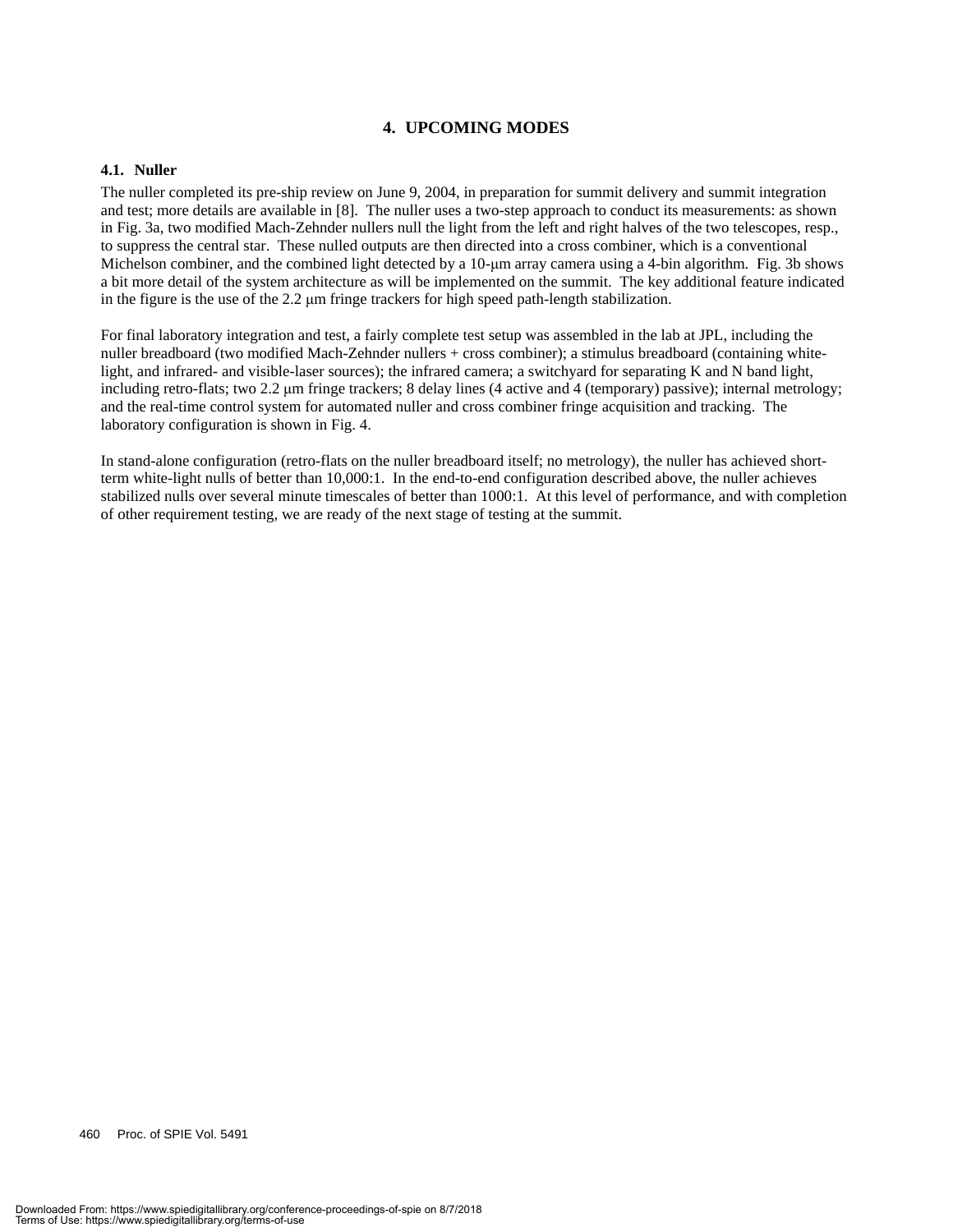

**Fig. 3. (a) Nulling approach; (b) Nuller beam train schematic** 



**Fig. 4. Nuller laboratory integration and test setup**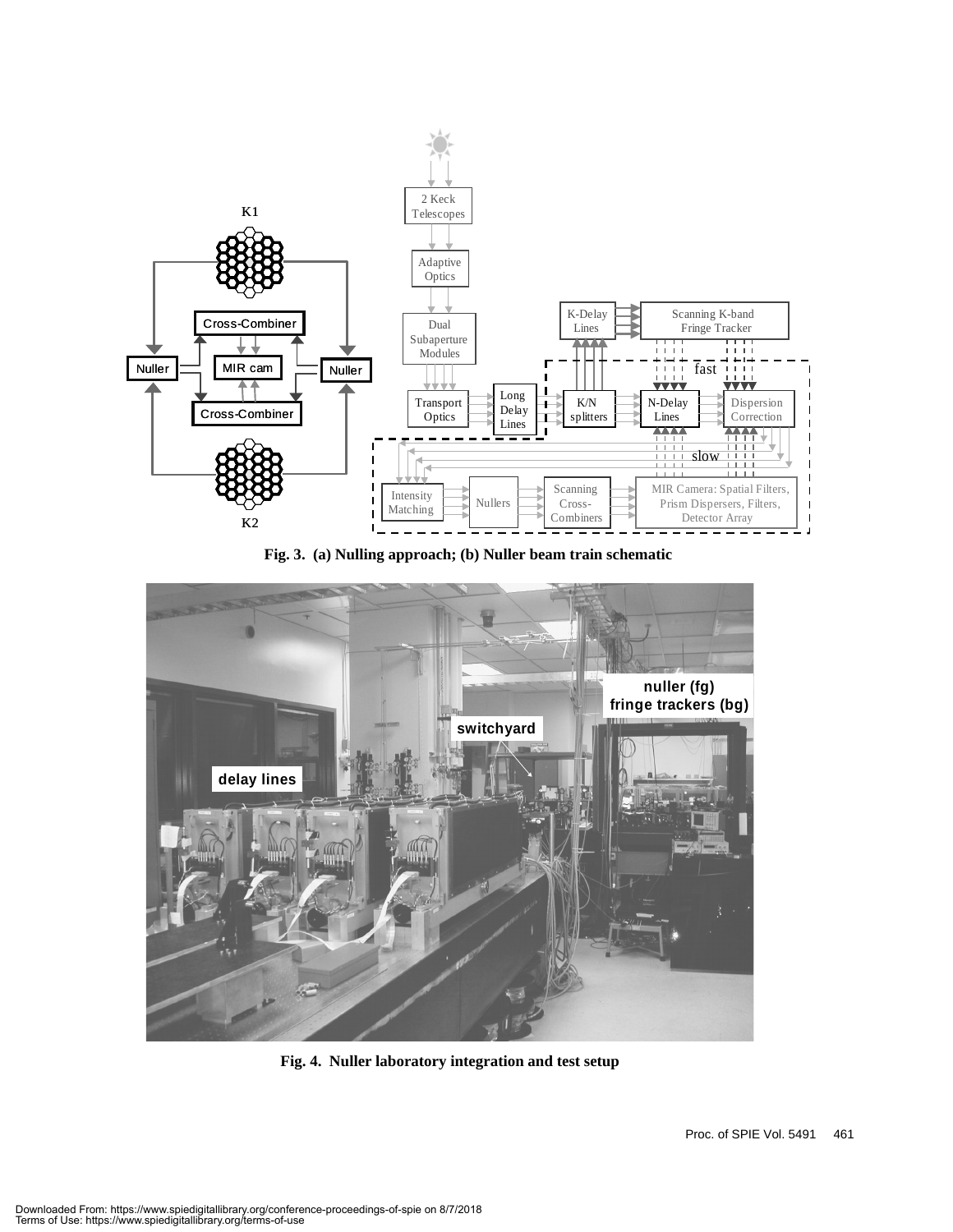#### **4.2. Differential Phase**

Development of differential phase (DP) subsystems has proceeded in parallel with nuller development. In particular, the KL camera, including the dewar, chalcogenide fibers, internal optics, and mid-wave PICNIC array detector for the 2-5 µm band has been assembled and tested. The KL beam combiner has been assembled and aligned. The voice-coil modulator and precision metrology has been tested. The first delay-cart for the differential-phase delay line has been assembled. And finally, the vacuum tubes for the DP delay lines have been installed at the summit. With the shipment of the nuller hardware to the summit, integration of the differential phase subsystems will now begin in the lab at JPL. Summit integration of the DP will follow summit integration of the nuller. More detail on differential phase is available in [12].

#### **ACKNOWLEDGEMENTS**

The Keck Interferometer is funded by the National Aeronautics and Space Administration (NASA). Part of this work was performed at the Jet Propulsion Laboratory, California Institute of Technology, and at the Michelson Science Center, California Institute of Technology, under contract with NASA.

#### **REFERENCES**

[1] R. L. Akeson 2004, "Keck Interferometer Science: Present and Future," Proc. SPIE, 5491 (this conference)

[2] M. Colavita, R. Akeson, P. Wizinowich, et al. 2003, "Observations of DG Tauri with the Keck Interferometer," ApJ, 592, L83

[3] M. M. Colavita & P. L. Wizinowich 2003, "Keck Interferometer Update," Proc. SPIE, 4838, 79

[4] M. A. van Dam, D. Le Mignant, & B. A. Macintosh 2004, "Performance of the Keck Observatory Adaptive Optics System," Appl. Opt., in press

[5] M. Hrynevych, K. Tsubota, R. Smythe, et al. 2004, "Keck Interferometer Autoaligner: Algorithms and Techniques," Proc. SPIE, 5491 (this conference)

[6] http://msc.caltech.edu/KISupport/index.html

[7] L. J. Reder, A. Booth, & J. Hsieh 2004, "Development of a State Machine Sequencer for the Keck Interferometer," Proc. SPIE, 5496 (this meeting)

[8] E. Serabyn 2004, "The Keck Interferometer Nuller," Proc. SPIE, 5491 (this conference)

[9] S. B. Shaklan, M. M. Colavita, & M. Shao 1992, ESO Conf. and Workshop Proc., 39, 1271

[10] M. R. Swain, 2004, "Observing NGC 4151 with the Keck Interferometer," Proc. SPIE, 5491 (this conference)

[11] M. Swain, G. Vasisht, R. Akeson, et al. 2003, "Interferometer Observations of Subparsec-Scale Infrared Emission in the Nucleus of NGC 4151," ApJ, 596, L163

[12] G. Vasisht & M. M. Colavita 2004, "Differential Phase Interferometry with the Keck Telescopes," Proc. SPIE, 5491 (this conference)

[13] G. Vasisht, A. J. Booth, M. M. Colavita, et al. 2003, "Performance and Verification of the Keck Interferometer Fringe Detection and Tracking System," Proc. SPIE, 4838, 824

462 Proc. of SPIE Vol. 5491